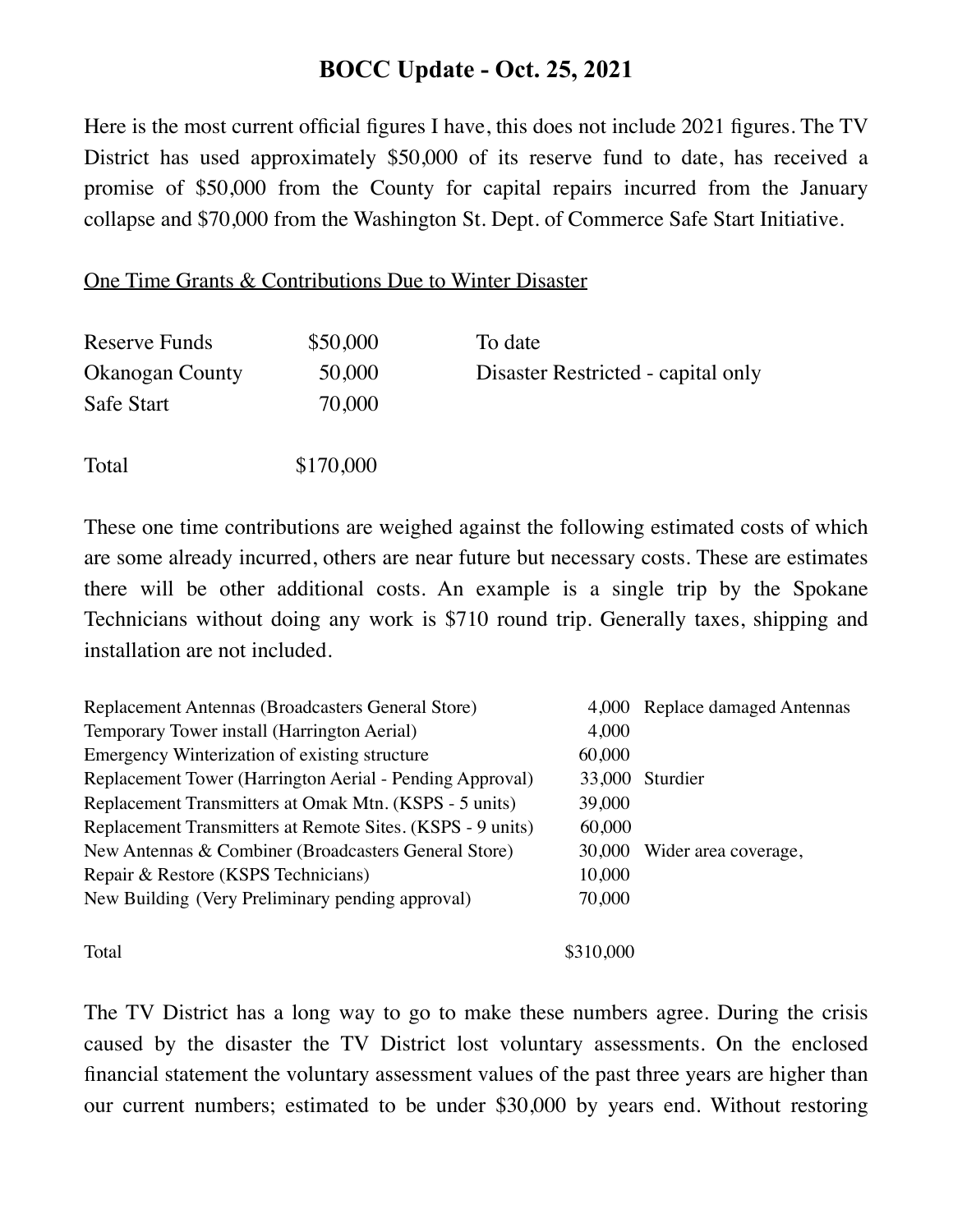## **BOCC Update - Oct. 25, 2021**

reliability and quality our voluntary assessments will continue to decline. Our efforts in the current process is to regain our viewers and their willingness to contribute.

Due to the weather related January event being declared a disaster by FEMA we are seeking reimbursement. FEMA reimbursement is at 75% of incurred costs with a State contribution of 12.5% for a total of 87.5% reimbursement. Qualified costs must be directly related to the tower collapse and subsequent damage and includes needed upgrades to meet current codes and conditions. As well, justified mitigation costs to avoid future problems can be submitted. We are in the process of submissions and do not have any final outcome at this time. We do have a reimbursement for our initial emergency repair to get back on the air of \$7579.25 authorized and due to sent soon. No electronics are covered as they were not directly damaged. Remote site work is not covered in any way (Fox @ Malott, Olive @ Riverside, Pickens @ Ellisforde) Potentially the emergency restoration, tower related, winterization and new building and related costs would qualify for FEMA reimbursement. The exact amount to be reimbursed cannot be determined at this time as each final invoice must be submitted and accepted by FEMA through its review process. All reimbursement funds will be put back into there Repair, Restoration and Improvement process.

Okanogan County funds are also restricted to this category of costs and cannot be doubled billed. The District has to front fund all costs and then be reimbursed. As the FEMA timeline for is reimbursement is unknown this puts the TV District in a cash flow problem. Equally our financial agent is Okanogan County so all invoices must be submitted through them with accompanying support before any payment is forthcoming. A normal billing cycle is 6 weeks minimum. Currently the County workforce is in difficulty due to COVID related issues and slower in its processing.

Through the process of recovery from the January store the TV District took a detailed assessment of the system and has set out to harden and rehabilitate the whole system. Replacement of all old electronics for common, compatible equipment with up to date capable ability. The TV District must establish reliable, comprehensive service or dwindle away over the future. Additionally our goal is expansion of our service area to meet our stated mission of serving at low cost residents who may be low income, remote